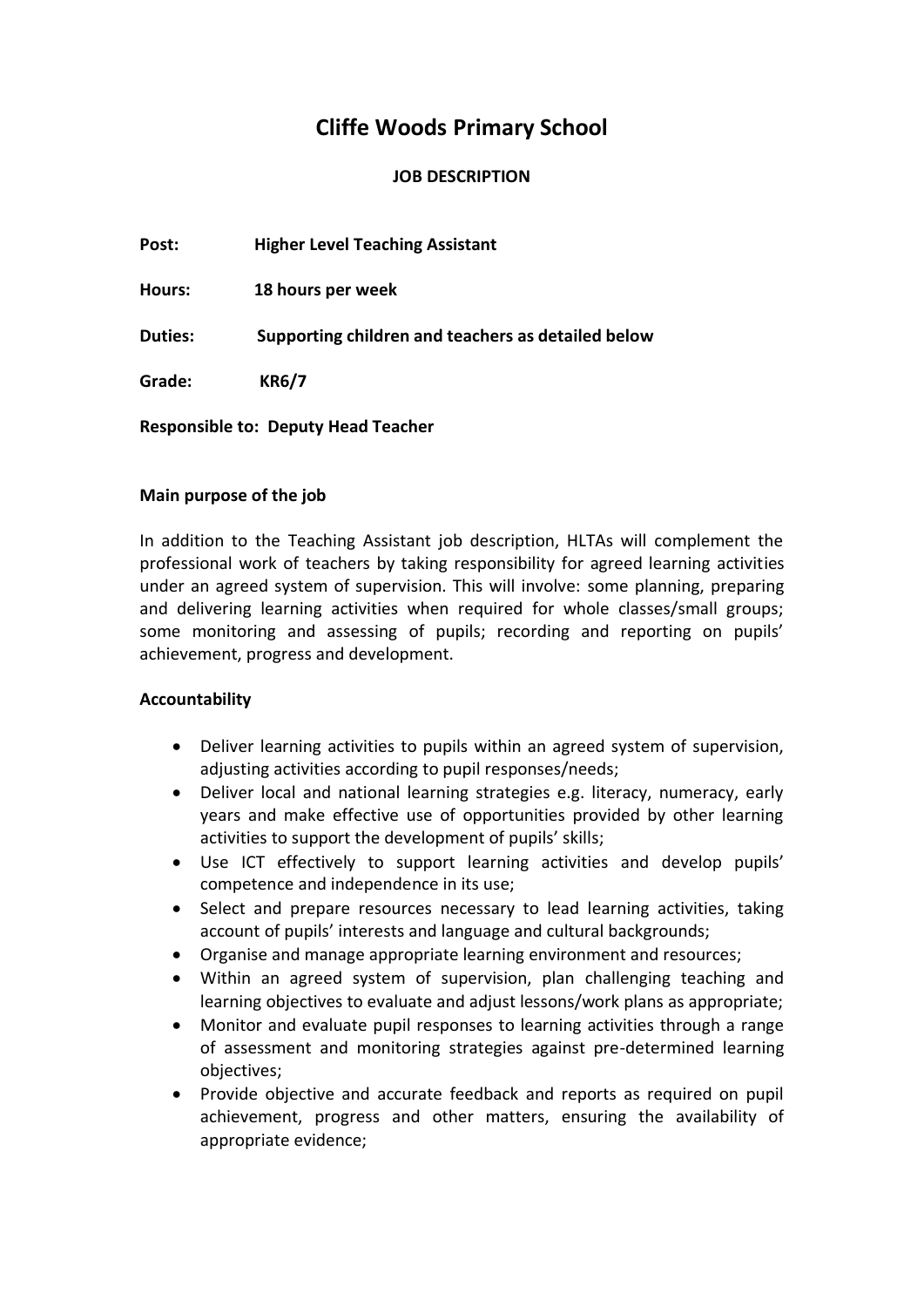- Record progress and achievement in lessons/activities systematically and providing evidence of range and level of progress and attainment.
- Work within an established discipline policy to anticipate and manage behaviour constructively, promoting self-control and independence;
- Administer and assess/mark tests and invigilate exams/tests;
- Assess the needs of pupils and use detailed knowledge and specialist skills to support pupils learning;
- Establish productive working relationships with pupils, acting as a role model and setting high expectations;
- Implement Individual Education/Behaviour Plans and Personal Care Programmes;
- Promote the inclusion and acceptance of all pupils within the classroom;
- Encourage the pupils to interact and work co-operatively with others and engage pupils in activities;
- Provide feedback to pupils in relation to progress and achievement;
- Support the development and effectiveness of the team, providing supervision and mentoring to other Teaching Assistants;
- Participate in training and other learning activities and performance development as required.

## **Person Specification**

- Previous experience of working with children in a learning environment;
- Have been awarded Higher Level Teaching Assistant Status or equivalent;
- Excellent numeracy and literacy skills, equivalent to level 2 English and maths;
- Training in relevant learning strategies, e.g. literacy;
- Specialist skills/training in curriculum or learning area, e.g. ICT;
- Good understanding of child development and the learning process;
- Understanding of statutory frameworks relating to teaching;
- Excellent organisational and interpersonal skills;
- Ability to relate well to children and adults;
- Ability to work on own initiative.

# **Organisation**

- The post holder will be directly line managed by the Assistant/Deputy headteacher;
- The post holder will be required to deliver teaching and learning activities to whole classes in the absence of the teacher;
- The post holder will have daily contact with staff throughout the school, pupils, parents and Governors (as and when necessary);
- The post holder will be entitled to PPA time amounting to 10% of timetabled teaching time

### **Working Environment**